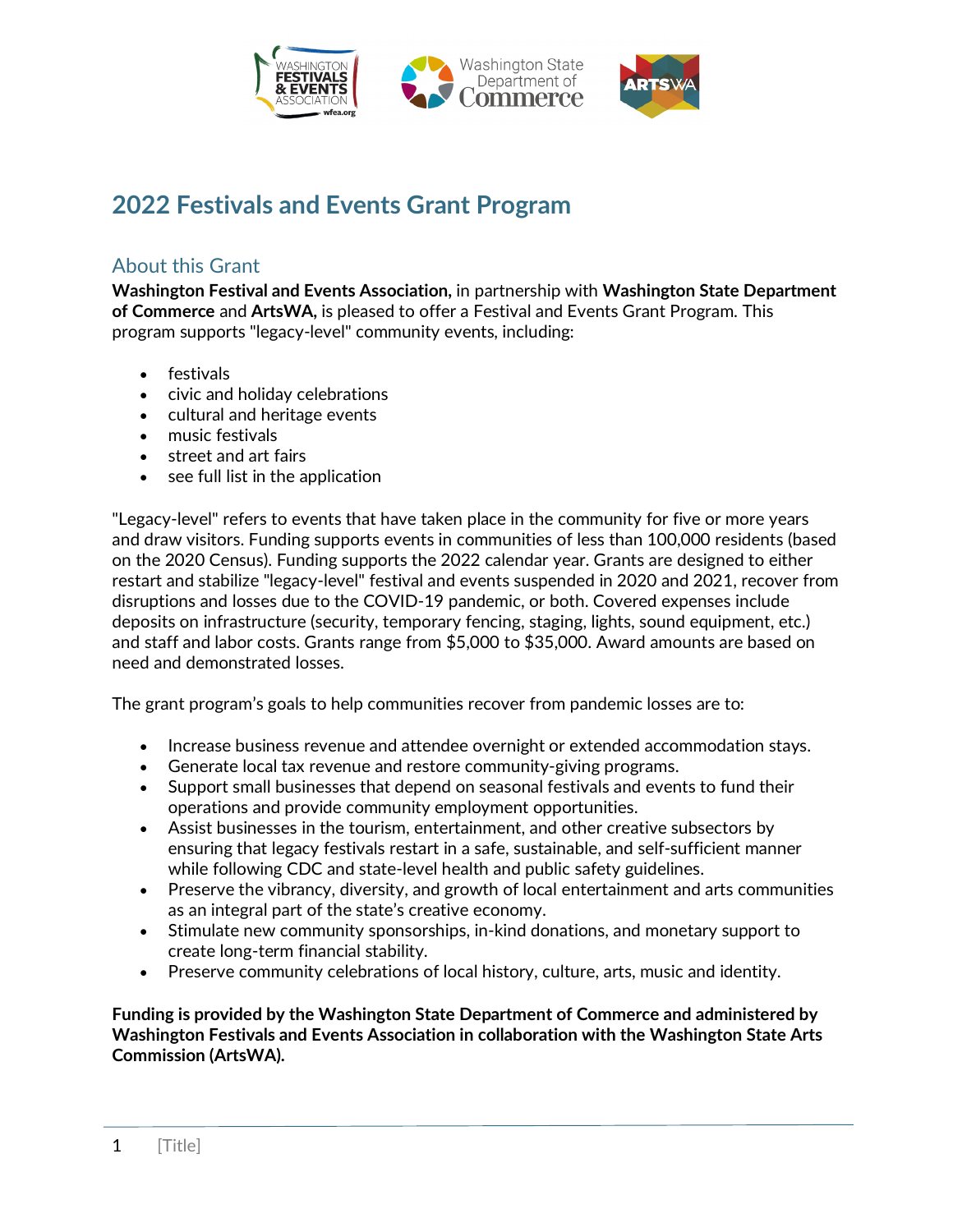

Funding Amounts

Grants will range from \$5,000 to \$35,000, based on need and demonstrated losses.

Important Dates

- Application Period: Ongoing, between June 8 July 1, 2022
- **Deadline July 1, 2022, 5:00 p.m.**
- Notification of Grant Award: on a rolling basis and by July 25, 2022
- When Funds will be Distributed: on a rolling basis and by October 31, 2022
- Final Report Due: January 2, 2023

# Who Is Eligible to Apply?

To be eligible, organizations must meet the following criteria:

- "Legacy-level"\* festivals and events in Washington State communities\*\* of less than 100,000 residents (based on 2020 Census).
	- o *\*"Legacy-level" is defined as being held in the community for five or more years.*
	- o *\*\*For the purposes of this grant, "Communities" are defined as a geographic area with less than 100,000 residents according to the 2020 census and not part of, or located within, the 10 cities above this threshold (Seattle, Bellevue, Kent, Renton, Federal Way, Everett, Tacoma, Vancouver, Spokane and Spokane Valley).*
- Active for-profit or non-profit organizations identified by UBI, EIN, and UEI numbers
- Organizations with demonstrable financial loss due to the COVID-19 pandemic in 2020 and 2021

# Who Is Not Eligible to Apply?

- One-off concerts that are not part of an ongoing series
- Events that are online/virtual only
- Festivals or Events not in existence in the last five years
- Events that are exclusive (not open to everyone, or only available to affiliates)
- One-off events or series of events that aren't "festival" in nature. Festivals are loosely defined as an organized series of public events that celebrate culture, heritage, and art.
- Events or festivals that are political or advocacy in nature
- Most sporting events that are primarily spectator-oriented (unless they are part of a Lifestyle festival, such as a rodeo)
- Events or festivals that are under three hours in duration
- Organizations debarred, suspended, ineligible, or voluntarily excluded from receiving federal funds (45 CFR 1169)
- Organizations permanently closed or intend to permanently close in 2022

### How recipients selected?

#### Screening for Eligibility

• Applications are screened by staff to ensure the applicant meets eligibility requirements.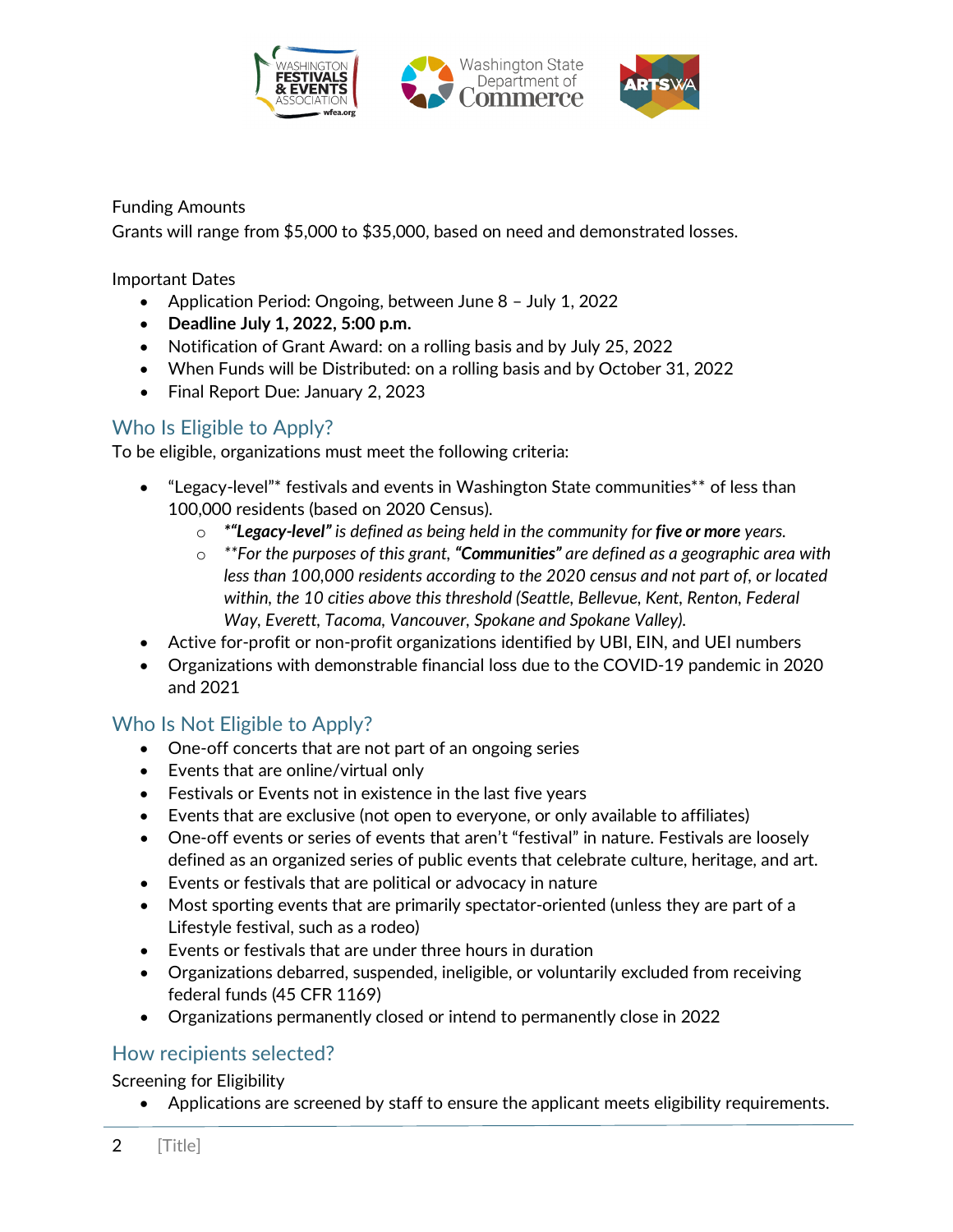

Evaluation and Application Scoring Panel

• Applications are evaluated and scored by staff and/or community members.

Funding

• Panel(s) meet to discuss applications and make funding recommendations.

Notification of Award

- Applicants will be notified by July 25, 2022
- Feedback is available if your application is found ineligible for funding.

# What is the Criteria Used to Score Applications?

Applications will be reviewed for eligibility and financial need. Awards will be made based on number of applications received and available funds.

### What is Required to Apply?

- Grant recipients will be asked to supply tax documents (990, etc., may also include organization budgets) to confirm financial loss and need.
- UBI (Unique Business Identifier) number
- EIN (Federal Employer Identification Number)
- UEI (Unique Entity Identifier) number

### How to Apply:

Applications are submitted through our online grant platform, Submittable, until **5:00pm** on the deadline date. Applications are open **June 8, 2022,** through **July 1, 2022 – 5:00 p.m**.

#### **[CLICK HERE TO APPLY](https://artswagto.submittable.com/submit/227090/wfea-and-artswa-festival-and-events-grant-program)**

Grant Application Resources (separate section, online support documents) WFEA and ArtsWA will hold public seminars. [Click here to register.](https://www.wfea.org/) We hope to see you there.

### Additional Information

Contact Us Bruce Skinner, Executive Director, WFEA, at 360-441-7190 or [bruce@wfea.org](mailto:bruce@wfea.org)

#### About Washington Festival and Events Association

The [Washington Festivals & Events Association](https://www.wfea.org/About) (WFEA) is a corporation dedicated to promoting the common business interests of the festivals and events industry in Washington State. The Association seeks to assist members and the special event industry to improve and advance industry standards by providing professional and leadership development, and technical assistance state-wide for the festivals & events industry.

#### About ArtsWA

ArtsWA is th[e Washington State Arts Commission.](https://www.arts.wa.gov/about/) The Arts Commission is a catalyst for the arts, advancing the role of the arts in the lives of individuals and communities throughout the state.